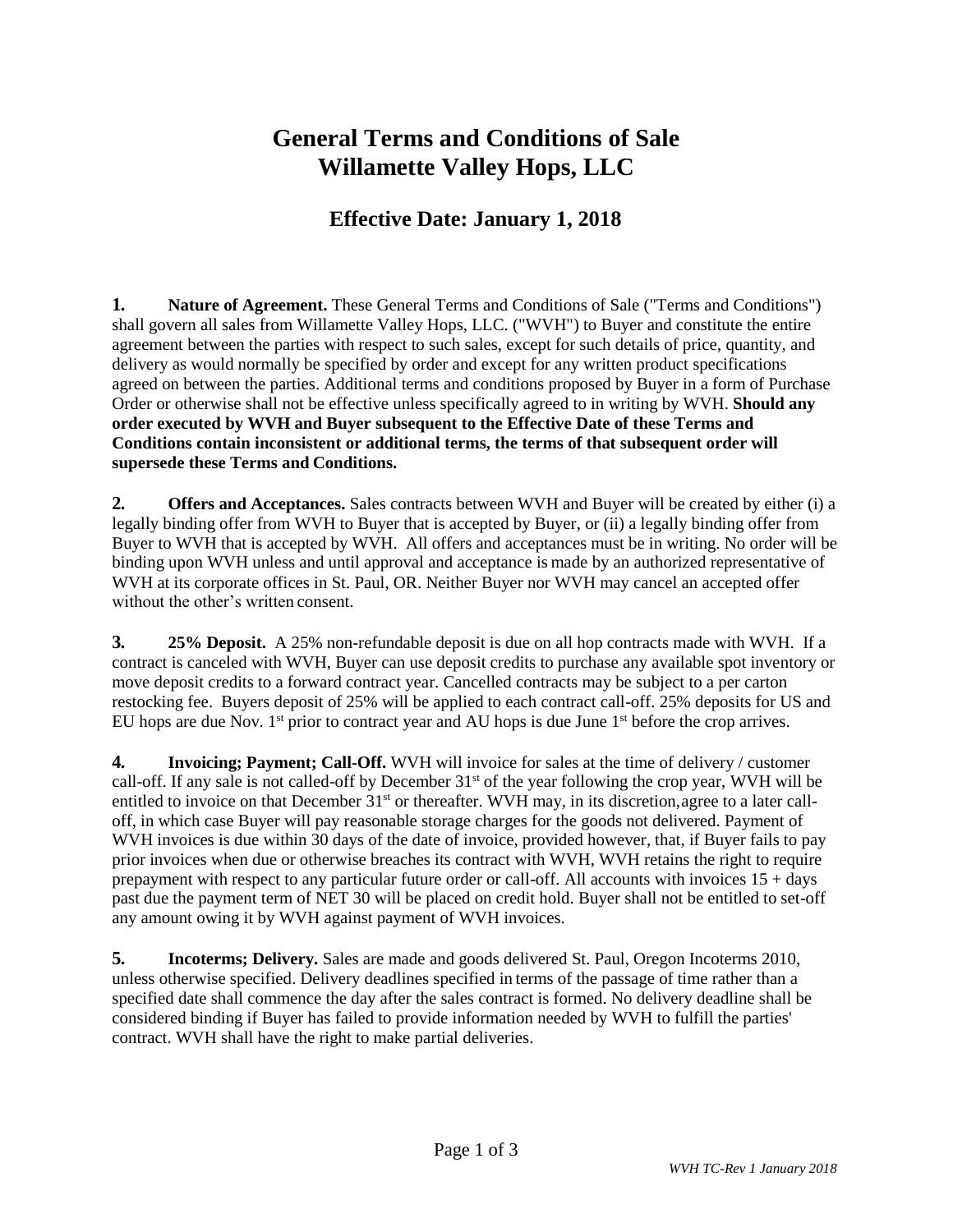**6. Inspection; Warranty; Disclaimer.** Buyer shall inspect the goods and notify WVH in writing of any non-conformities as soon as possible upon arrival at Buyer's premises, provided, however, that inspection and notification must occur within thirty days after delivery of goodsto Buyer. With respect to nonconformities that cannot be detected on reasonable inspection, Buyer shall notify WVH in writing of such nonconformities within five business days of their identification.

WVH warrants the goods shall meet the agreed specifications at the time of delivery and, provided the goods are properly stored, treated and cared for by Buyer, including adherence to any instructions from WVH, warrants the goods will be free from defects until the "Best By" date specified with respect to the goods. **WVH disclaims all other warranties, including the implied warranties of merchantability and fitness for a particular purpose.**

**7. Limitation of Liability. WVH's liability to Buyer for any losses in connection with a sale of goods shall be conditioned on Buyer's having properly inspected the goods and notified WVH of any nonconformity and shall be limited to, at WVH election, (i) replacement of the goods at WVH cost or (ii) refund of the purchase price corresponding to the nonconforming goods. WVH shall not be liable to Buyer for any consequential, incidental, or indirect damages, including loss of profits, business, or losses caused by delayed delivery. WVH's liability shall, in any event, be limited to \$500,000 for losses for any one sale of goods.**

**8. Indemnity.** Buyer agrees to indemnify and hold harmless WVH for any losses suffered by it, including from claims asserted by third parties and including WVH attorneys fees and other costs of defense incurred, that result from Buyer's fault in connection with the goods, including Buyer's fault in failing to properly inspect the goods for, or advise WVH of, any nonconformity.

**9. Force Majeure.** Neither party shall be in breach of its obligations (other than payment) for failure to perform due to force majeure, including war or insurrection, civil commotion, acts of nature (including those that produce a poor crop in quantity or quality), government actions or laws, strikes or lockouts, fire, rioting, terrorist acts, threats or risk to personal safety of employees, material shortages, or unforeseen business interruptions occurring through no fault of the party. Should WVH be delayed in its performance of any particular contract with Buyer by ninety days or more as a result of such a force majeure, Buyer shall have the right to cancel that contract at no expense to it.

**10. Limitation of Actions.** Legal proceedings on any claim by Buyer against WVH shall be commenced no later than one year from accrual of the cause of action.

**11. Reservation of Title.** WVH retains title to, and the right to effect repossession of, any goods sold to Buyer until Buyer shall have paid in full for those goods.

**12. Buyer's Default.** Should Buyer fail to take delivery of goods on tender of the same by WVH, in addition to any other remedies it may have at law, in equity, or by contract, WVH shall be entitled to (i) store and insure the goods at Buyer's cost, together with annual interest at the